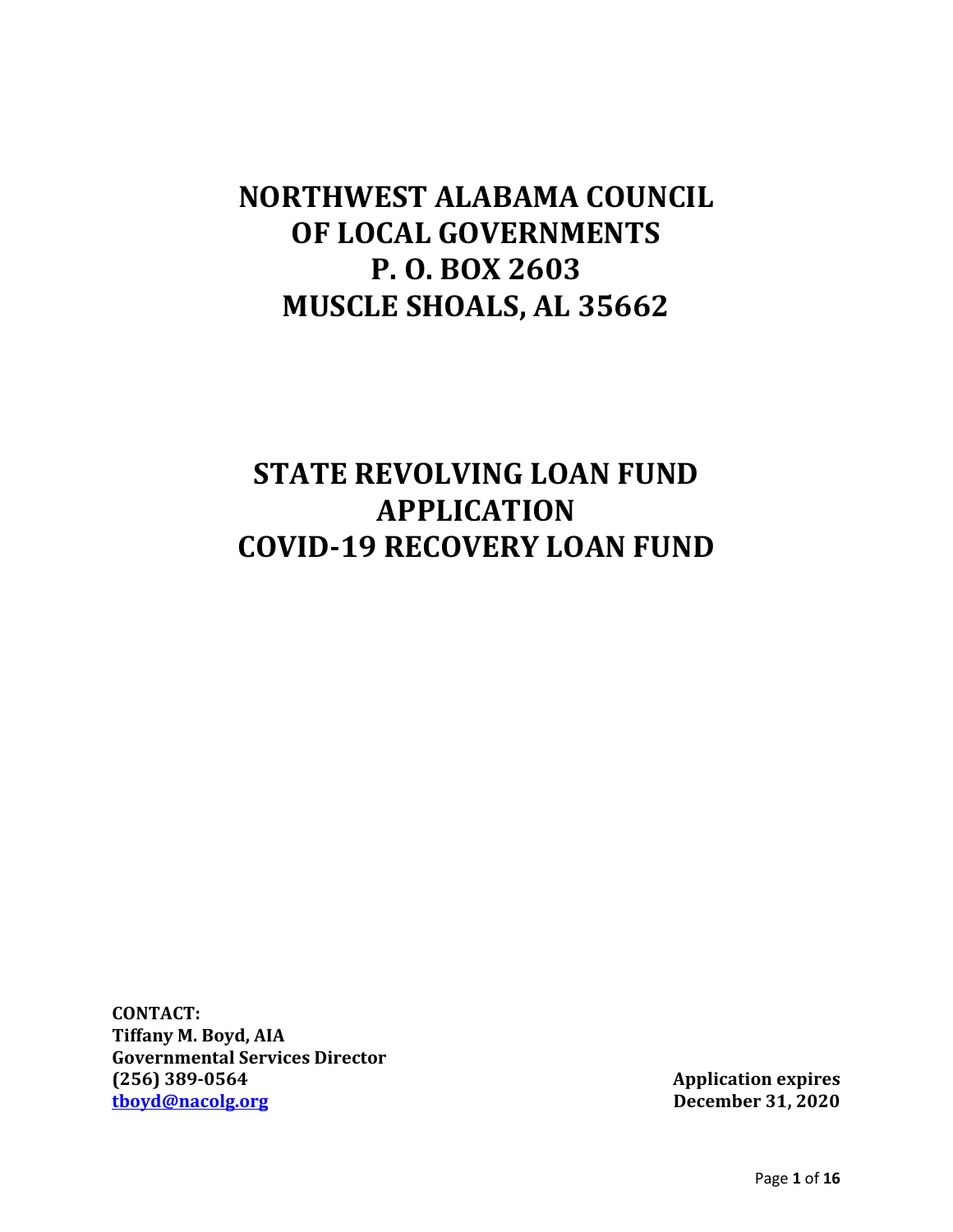## **NORTHWEST ALABAMA COUNCIL OF LOCAL GOVERNMENTS REVOLVING LOAN FUNDS – STATE COVID-19 RECOVERY LOAN FUND**

| <b>PURPOSE</b>        | Retain jobs in the region by private, for-profit firms.                                |  |  |  |  |
|-----------------------|----------------------------------------------------------------------------------------|--|--|--|--|
| <b>LOAN LIMITS</b>    | Minimum amount: \$10,000 Maximum - \$20,000                                            |  |  |  |  |
| <b>TERMS</b>          | Up to five years.                                                                      |  |  |  |  |
|                       | Loan amortization schedule will be deferred for four months after loan                 |  |  |  |  |
|                       | closing.                                                                               |  |  |  |  |
| <b>RATES</b>          | 2%                                                                                     |  |  |  |  |
| FEES:                 | N/A                                                                                    |  |  |  |  |
| <b>AVAILABILITY:</b>  | \$160,000 per county, provided on a first come, first served basis until funds are     |  |  |  |  |
|                       | depleted.                                                                              |  |  |  |  |
| <b>ELIGIBILE USES</b> | <b>Working Capital for:</b>                                                            |  |  |  |  |
|                       | Rent/Mortgage<br>$\bullet$                                                             |  |  |  |  |
|                       | <b>Payroll</b>                                                                         |  |  |  |  |
|                       | <b>Fixed Expenses</b><br>$\bullet$                                                     |  |  |  |  |
|                       | <b>Supplies</b>                                                                        |  |  |  |  |
|                       | <b>Equipment</b>                                                                       |  |  |  |  |
| <b>ELIGIBLE</b>       | Small businesses, with less than 500 employees, located within the NACOLG              |  |  |  |  |
| <b>APPLICANT</b>      | region of Lauderdale, Colbert, Franklin, Marion and Winston Counties, who have         |  |  |  |  |
|                       | been affected by the Coronavirus.                                                      |  |  |  |  |
| <b>ADDITIONAL</b>     | <b>Financial statements</b><br>$\bullet$                                               |  |  |  |  |
| <b>REQUIREMENTS</b>   | Personal guarantees may be required from all individuals with 20% or more<br>$\bullet$ |  |  |  |  |
|                       | ownership in the business.                                                             |  |  |  |  |
|                       | Sufficient cash flow to service the debt                                               |  |  |  |  |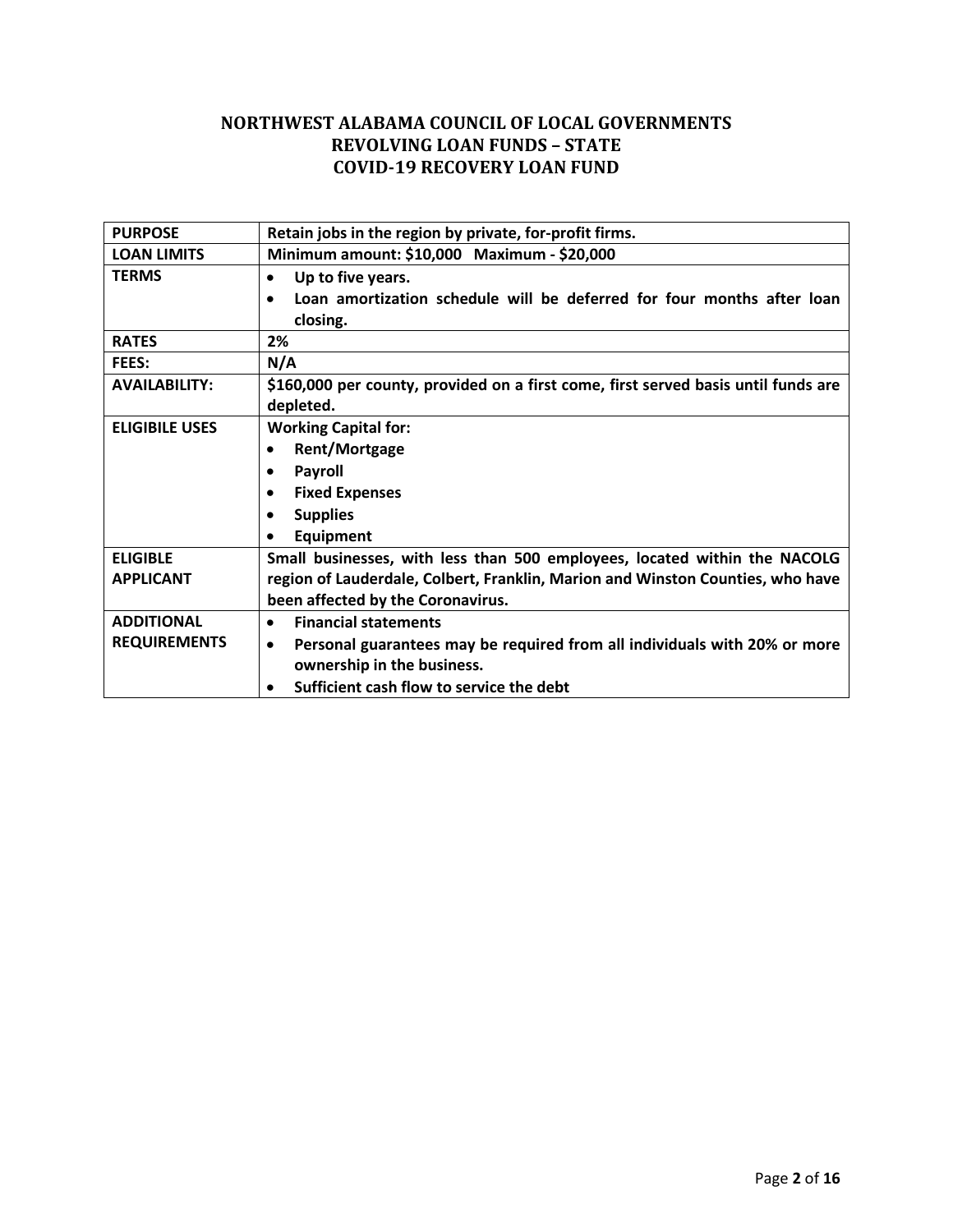## **Application Process**

**All applications must be legible (handwritten or typed) and complete upon submittal. Incomplete applications will not be presented to the loan review committee. Completed applications should be submitted to:**

| <b>Mailing Address</b>         | or | <b>Physical Address</b>  |
|--------------------------------|----|--------------------------|
| <b>NACOLG</b>                  |    | <b>NACOLG</b>            |
| P. O. Box 2603                 |    | <b>103 Student Drive</b> |
| <b>Muscle Shoals, AL 35662</b> |    | Muscle Shoals, AL 35661  |

#### **REVIEW PROCESS:**

**Loan review meetings are scheduled on an as-needed basis. After loan review committee approval and notification to applicant of approval, the next requirements are as follows:**

- **A local attorney is advised upon approval of the loan and instructed to prepare loan documents.**
- **Upon completion of loan documents, a loan closing meeting is scheduled.**
- **Funds are disbursed at loan closing.**

### **LOAN CLOSING:**

**All loan closings are held at the NACOLG office or within the county where the loan originates. Minimal loan closing costs may be included or added to the loan amount. The borrower will be responsible for all loan closing costs.**

**Loan documents are standard documents. Any modifications to these documents will result in additional legal fee charged to the borrower.**

#### **ADDITIONAL:**

**The borrower agrees any funds spent prior to approval by the Loan Review Committee will be at the borrower's risk. This includes, but is not limited to, expenses for appraisals, environmental reviews, loan closing costs, etc.**

**The Northwest Alabama Council of Local Governments will obtain a credit report on you and/or your company as well as the principal(s)/guarantor(s).**

**I have read and understand all of the above and agree to terms and conditions.**

**\_\_\_\_\_\_\_\_\_\_\_\_\_\_\_\_\_\_\_\_\_\_\_\_\_\_\_\_\_\_\_\_\_\_\_\_\_\_\_\_\_\_\_\_\_\_ \_\_\_\_\_\_\_\_\_\_\_\_\_\_\_\_\_\_\_\_\_\_\_\_\_\_\_\_\_\_\_\_\_\_\_\_\_\_\_\_\_\_\_\_**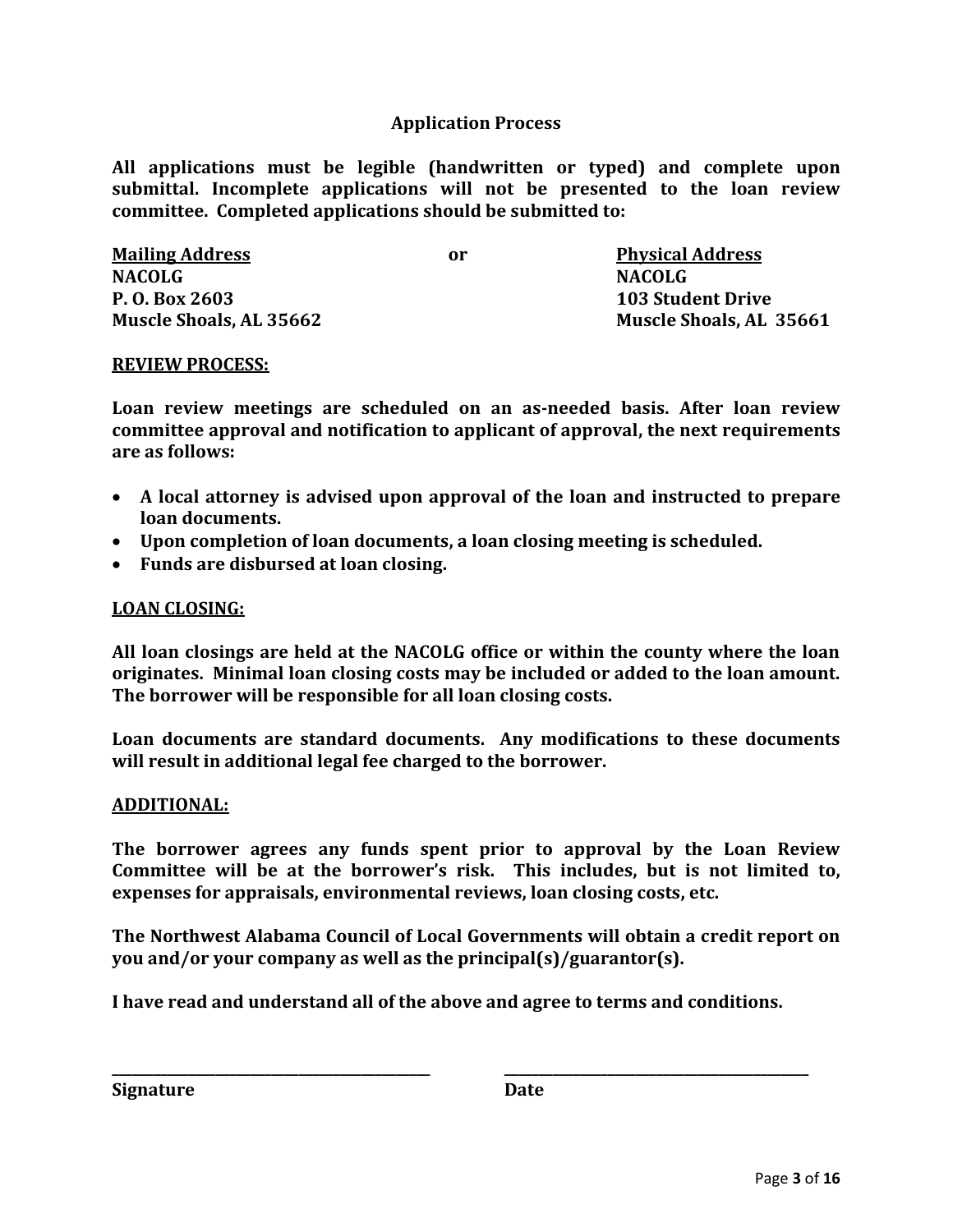| NORTHWEST ALABAMA COUNCIL OF LOCAL GOVERNMENTS<br><b>103 STUDENT DRIVE</b><br>P. O. BOX 2603<br>MUSCLE SHOALS, AL 35661<br><b>MUSCLE SHOALS, AL 35662</b> |                           |  |  |  |
|-----------------------------------------------------------------------------------------------------------------------------------------------------------|---------------------------|--|--|--|
| TELEPHONE: 256-389-0555<br>FAX: 256-389-0599                                                                                                              | E-Mail: kjones@nacolg.org |  |  |  |
| <b>COVID-19 RECOVERY REVOLVING LOAN FUND APPLICATION</b>                                                                                                  |                           |  |  |  |
| <b>SECTION 1 - APPLICANT INFORMATION:</b>                                                                                                                 |                           |  |  |  |
|                                                                                                                                                           |                           |  |  |  |
|                                                                                                                                                           |                           |  |  |  |
|                                                                                                                                                           |                           |  |  |  |
|                                                                                                                                                           |                           |  |  |  |
|                                                                                                                                                           |                           |  |  |  |
|                                                                                                                                                           |                           |  |  |  |
|                                                                                                                                                           |                           |  |  |  |
|                                                                                                                                                           |                           |  |  |  |
|                                                                                                                                                           |                           |  |  |  |
|                                                                                                                                                           |                           |  |  |  |
|                                                                                                                                                           |                           |  |  |  |
| <b>TYPE OF BUSINESS:</b><br>$\Box$ Corporation $\Box$ Proprietorship $\Box$ Partnership $\Box$ Female Owned* $\Box$ LLC                                   |                           |  |  |  |
| Sub Chapter-S Corporation □Limited Partnership                                                                                                            |                           |  |  |  |
| Owner's Race*                                                                                                                                             |                           |  |  |  |
| Am. Indian/Alaskan Native   Asian   Black/African Am.   Native Hawaiian/Pacific Islander                                                                  |                           |  |  |  |
| White $\Box$ Other                                                                                                                                        |                           |  |  |  |
| Owner's Ethnicity*<br>Not Hispanic/Latino<br>Hispanic/Latino                                                                                              |                           |  |  |  |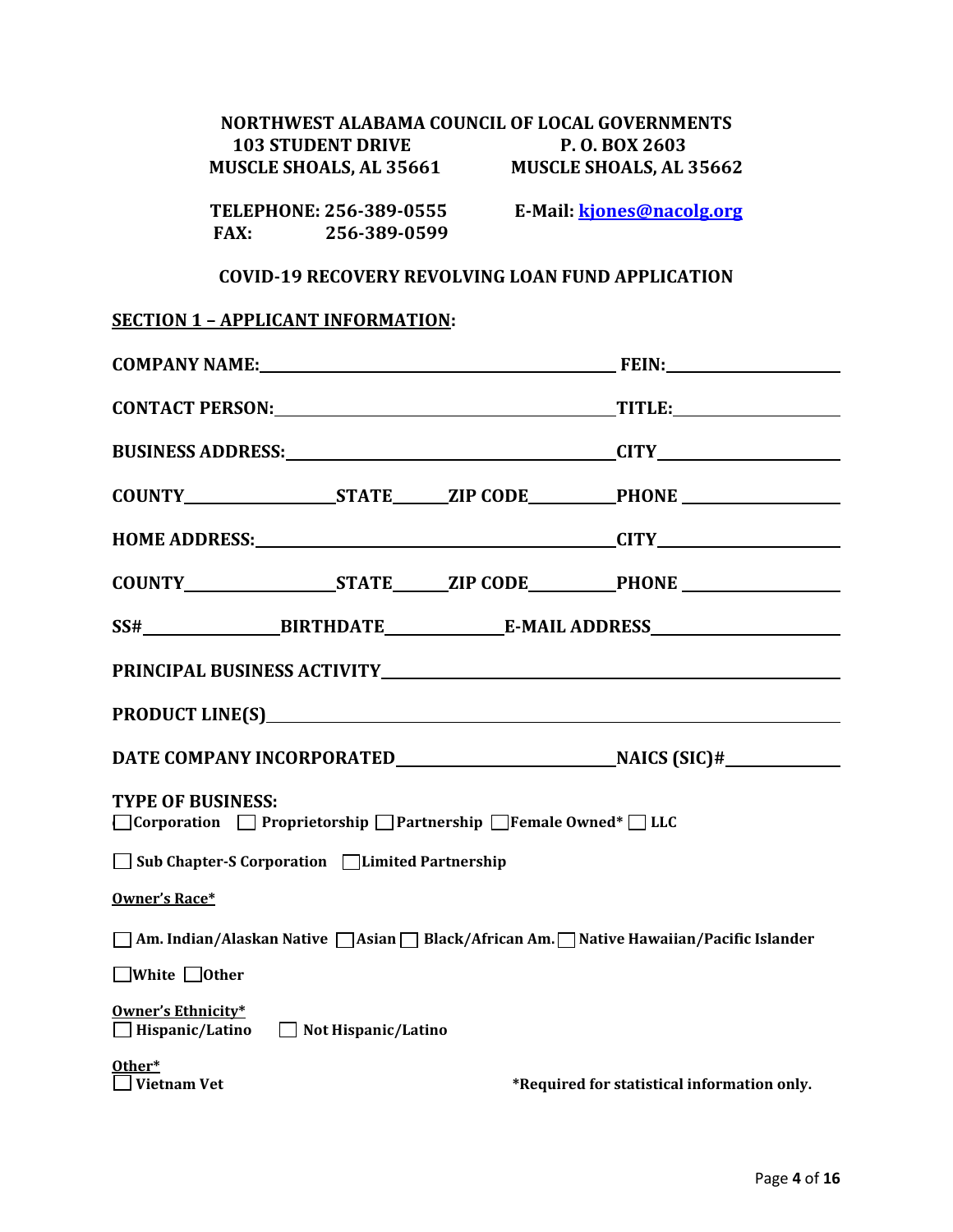### **EMPLOYMENT INFORMATON:**

**Number of present employees:\_\_\_\_\_\_\_\_\_\_\_\_\_\_\_\_\_\_\_\_**

#### **BRIEF HISTORY OF COMPANY:**

#### **PRODUCT DESCRIPTION:**

#### **OWNERSHIP: (List names and % of ownership)**

<u> 1989 - Johann Stoff, deutscher Stoffen und der Stoffen und der Stoffen und der Stoffen und der Stoffen und der</u>

#### **OFFICERS AND MANAGEMENT (attach resumes of each)**

**President:** 

**Vice-President: Plant Manager:**

**Identify all parent, subsidiary, and affiliated companies, including the location, number of employees and ownership breakdown (%). (Attach additional page if necessary.)**

<u> 1989 - Johann Stoff, amerikansk politiker (\* 1908)</u>

<u> 1989 - Johann Stoff, deutscher Stoffen und der Stoffen und der Stoffen und der Stoffen und der Stoffen und der Stoffen und der Stoffen und der Stoffen und der Stoffen und der Stoffen und der Stoffen und der Stoffen und d</u>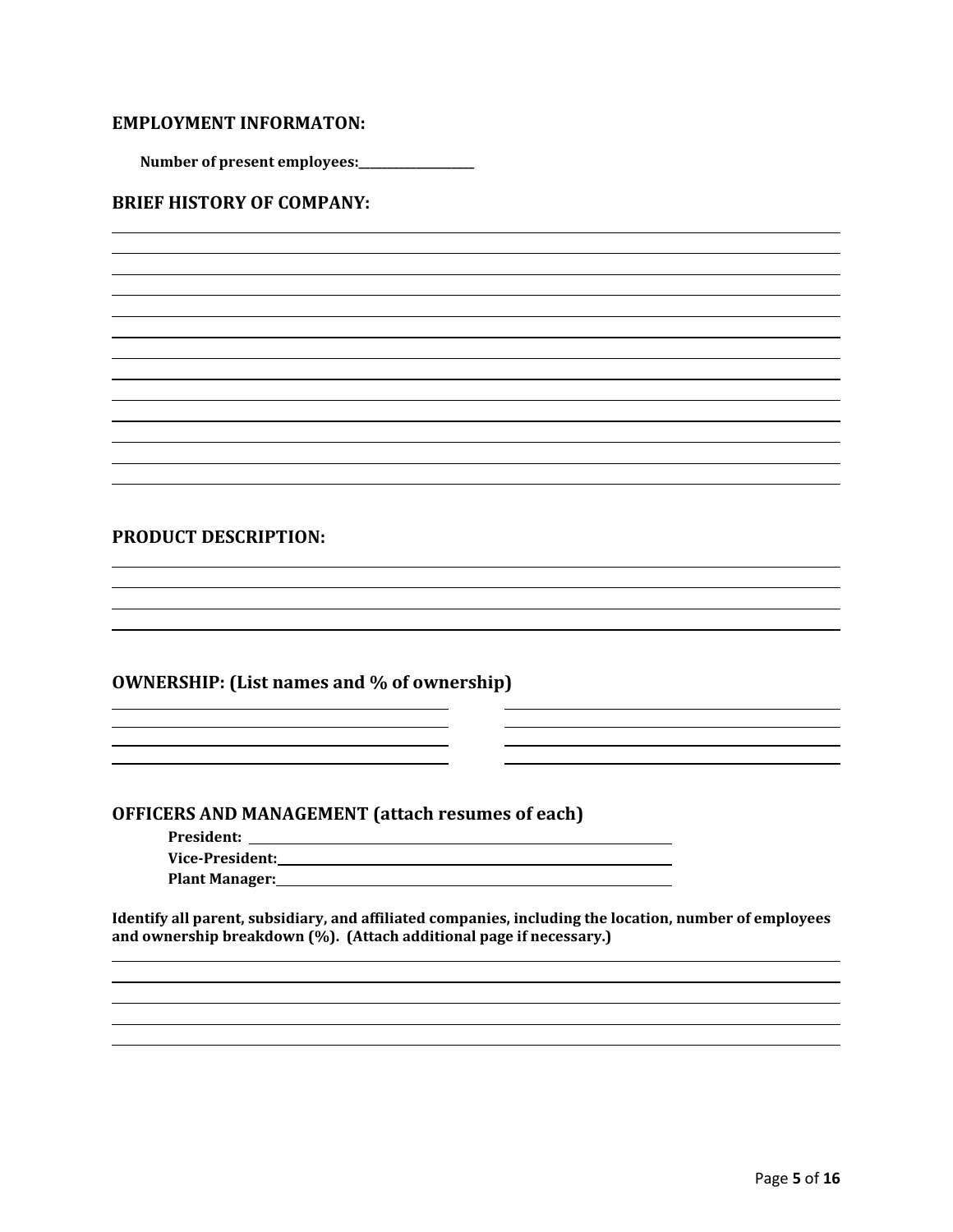#### **SECTION 2 – COMPANY PROFILE**

#### **GEOGRAPHIC MARKETING AREA:**

| <b>Major Customers (list at least three)</b>                                                                                                                    | Location        | % of Sales |
|-----------------------------------------------------------------------------------------------------------------------------------------------------------------|-----------------|------------|
| <u> 1989 - Andrea Santa Andrea Andrea Andrea Andrea Andrea Andrea Andrea Andrea Andrea Andrea Andrea Andrea Andr</u><br>Major Competitors (list at least three) | Location        |            |
| <b>Major Suppliers (list at least three)</b>                                                                                                                    | <b>Location</b> |            |
|                                                                                                                                                                 |                 |            |

## **SECTION 3 –PROJECT DESCRIPTION**

**Include a brief description of how the COVID-19 crisis has affected business operations and/or staffing:**

**Describe this project and explain how it will affect your current operation and productivity:**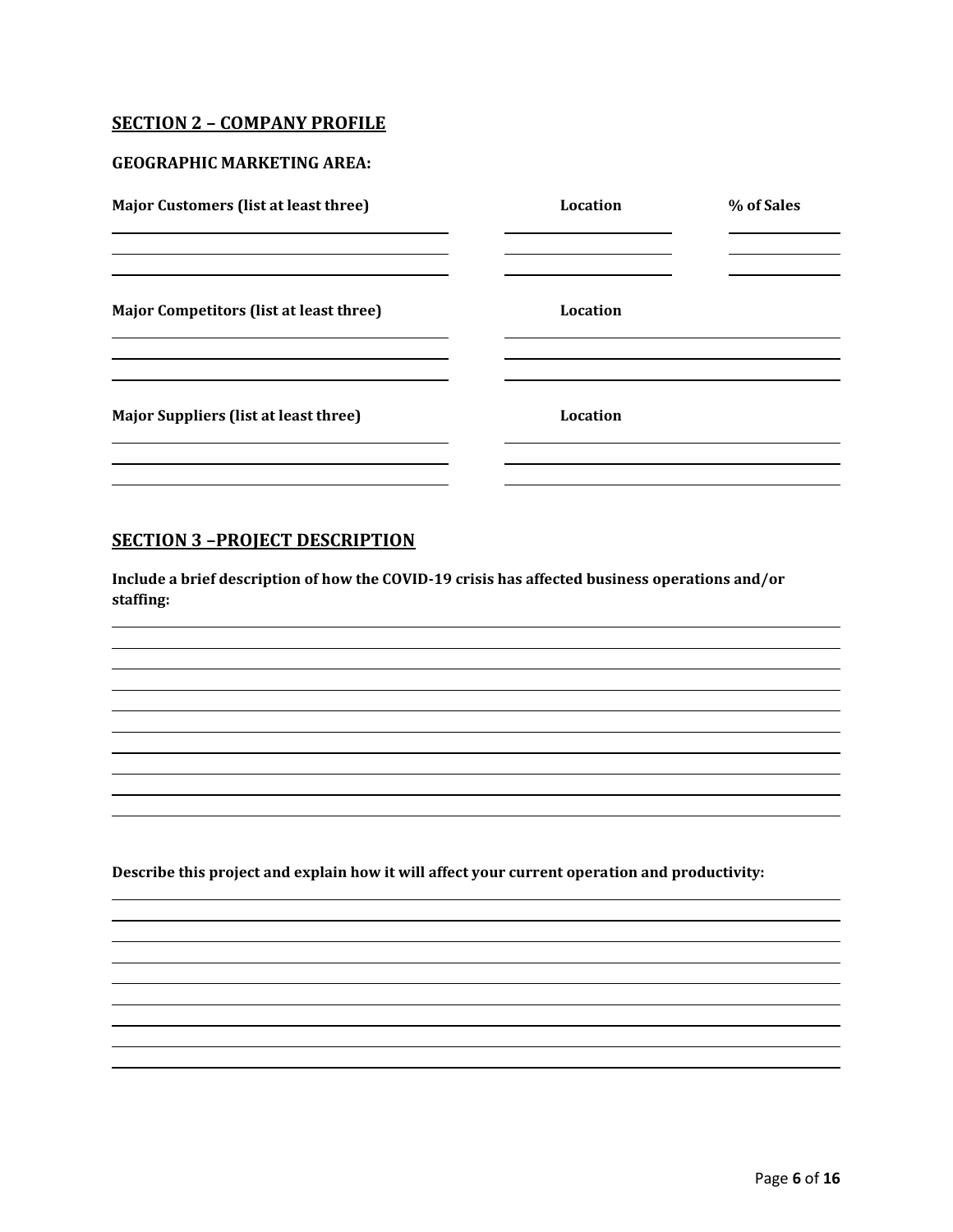#### **ANTICIPATED USES AND SOURCES OF PROJECT FUND Attach copies of quotes as examples of expenditures Detail the Working Capital needs to be financed (BE SPECIFIC):**

| <b>SOURCE OF FUNDS</b>                            |        |             |              |                                         | <b>USE OF FUNDS</b>    |        |
|---------------------------------------------------|--------|-------------|--------------|-----------------------------------------|------------------------|--------|
| Name of Lender &<br>Contact<br><b>Information</b> | Amount | <b>Term</b> | Rate<br>$\%$ | Annual<br><b>Debt</b><br><b>Service</b> | <b>Working Capital</b> | Amount |
| 1.                                                |        |             |              |                                         |                        |        |
| 2.                                                |        |             |              |                                         |                        |        |
| 3.                                                |        |             |              |                                         |                        |        |
| <b>NACOLG</b>                                     |        |             |              |                                         |                        |        |
| <b>Other</b>                                      |        |             |              |                                         |                        |        |
| Equity*                                           |        |             |              |                                         |                        |        |
| <b>Totals</b>                                     |        |             |              |                                         |                        |        |

#### **Sources and Uses**

**\*Equity injection comes from cash flow, retained earnings, individual**

### **ASSETS TO BE USED FOR COLLATERAL:**

| Equipment            |                                                                                                                                                     |
|----------------------|-----------------------------------------------------------------------------------------------------------------------------------------------------|
| <b>A/R</b> Inventory |                                                                                                                                                     |
| Other                |                                                                                                                                                     |
| <b>Real Estate</b>   | <b>Address/Description:</b><br><u> 1980 - Jan Sterling von de Sterling von de Sterling von de Sterling von de Sterling von de Sterling von de S</u> |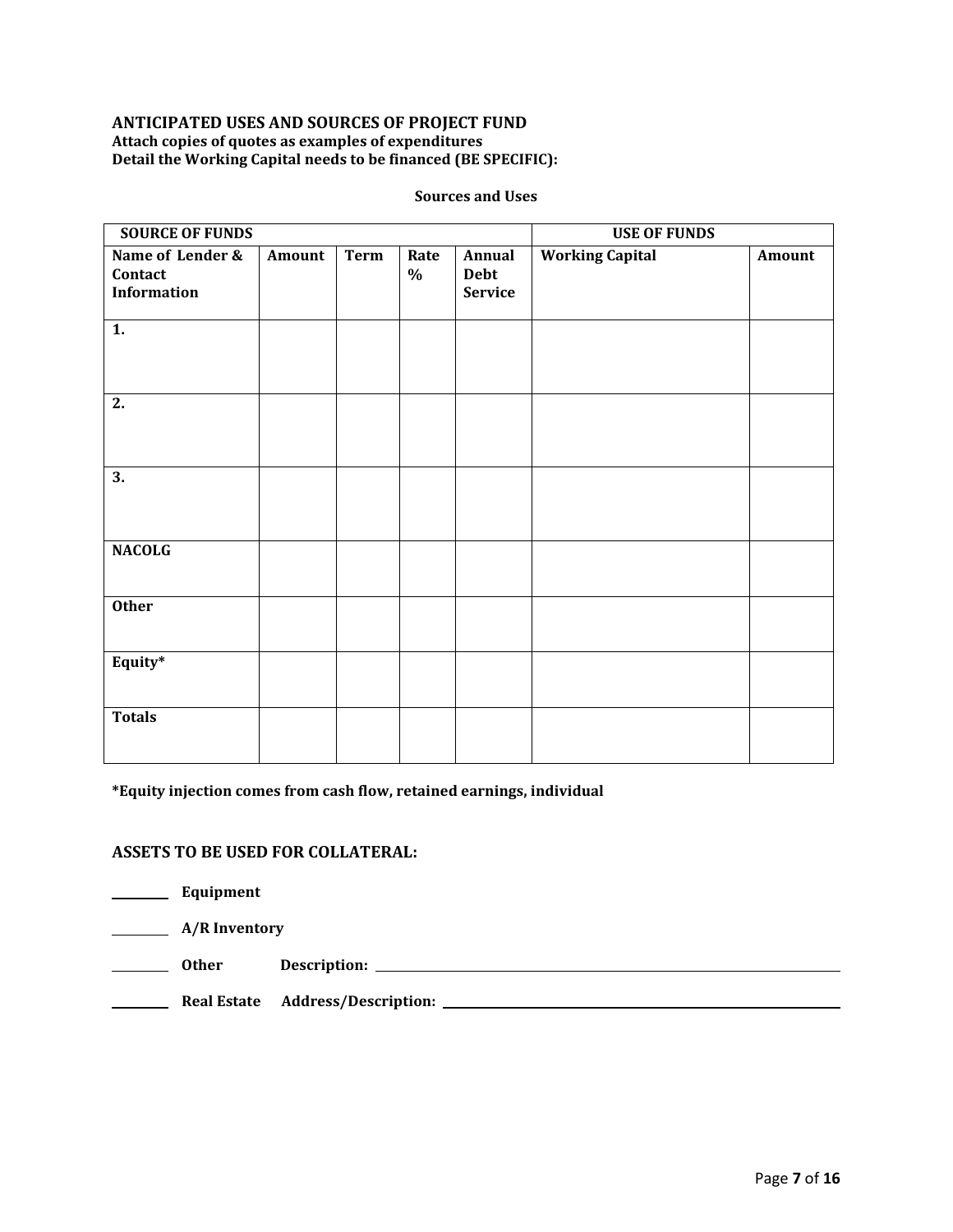#### **ASSURANCES**

- **A. Agreement of Non-employment of RLF personnel: I/We agree that if this RLF application is approved, I/We will not for at least one (1) year hire as an employee or consultant anyone that was employed by the Northwest Alabama Council of Local Governments (NACOLG) during the one year period prior to the disbursement of the loan.**
- **B. I/We certify that, upon disbursement of the RLF funds, new equity in an amount not to be less than 10% of the total project cost will be injected as a part of this project.**
- **C. I/We certify that all information in this application and the exhibits is true and complete to the best of my/our knowledge and is submitted to NACOLG so that NACOLG can decide whether to grant a loan or participate with a lending institution in a loan to me/us.**
- **D. I/We certify that, with respect to this project, commencement will not occur prior to the approval of the application by the Loan Administration Committee of the Northwest Alabama Council of Local Governments.**
- **E. I/We certify that no officers or principal shareholders have been convicted of any felony or any misdemeanor involving theft, dishonesty, deception, false swearing, or the filing or submission of any false or misleading information to any agency of government, nor are any charges of any such offenses pending.**
- **F. I/We give the assurance that this project complies with all local, State and Federal environmental and zoning regulations. I/We further certify that the business is not currently under citation for pollution violations and that all applicable future anti-pollution standards shall be met.**
- **G. I/We comply with Federal, State and Local laws concerning facility access for the physically handicapped.**
- **H. I/We provide a drug free workplace as defined by the Controlled Substances Act (21 U.S.C. 812) and 21 CFR 1308.11.**
- **I. I/We authorize disclosure of all information submitted in connection with this application to the financial institution agreeing to participate in the loan.**
- **J. Loans will not be made to applicants for the sole purpose of relocating an enterprise from one area in the NACOLG region to another. Loans will be called if loan recipient relocates outside the five county NACOLG region.**
- **K. I/We give the assurance that I/We shall now and throughout the term of this loan provide any and all information requested by NACOLG personnel for the purposes of monitoring my/our loan and evaluating the RLF program and its impact.**
- **L. As consideration for any and technical assistance that may be provided, I/We waive all claims against NACOLG and its consultants.**
- **M. Authority to Collect Personal Information: This information is provided pursuant to Public Law 93-570 (Privacy Act of 1974)**
- **N. Effects of Non-Disclosure: Omission of any item means your application may not receive full consideration.**

**I/WE HAVE READ AND AGREE TO THE ABOVE ASSURANCES.**

**If applicant is a PROPRIETOR or GENERAL PARTNER, sign below:**

**By:** Date:

**If applicant is a CORPORATION, sign below:**

**\_\_\_\_\_\_\_\_\_\_\_\_\_\_\_\_\_\_\_\_\_\_\_\_\_\_\_\_\_\_\_\_\_\_\_\_\_\_\_\_\_\_\_\_\_\_\_\_\_\_\_\_\_\_\_\_ Company Name**

 **President's Signature**

**By:\_\_\_\_\_\_\_\_\_\_\_\_\_\_\_\_\_\_\_\_\_\_\_\_\_\_\_\_\_\_\_\_\_\_\_\_\_\_\_\_\_\_\_\_\_\_\_\_\_\_\_\_\_\_\_ Date:\_\_\_\_\_\_\_\_\_\_\_\_\_\_\_\_\_\_\_\_\_\_\_\_\_\_\_\_\_\_\_\_\_\_\_**

**Attested by (Corporate Secretary's Signature):**

**\_\_\_\_\_\_\_\_\_\_\_\_\_\_\_\_\_\_\_\_\_\_\_\_\_\_\_\_\_\_\_\_\_\_\_\_\_\_\_\_\_\_\_\_\_\_\_\_\_\_\_\_\_\_\_\_\_\_\_**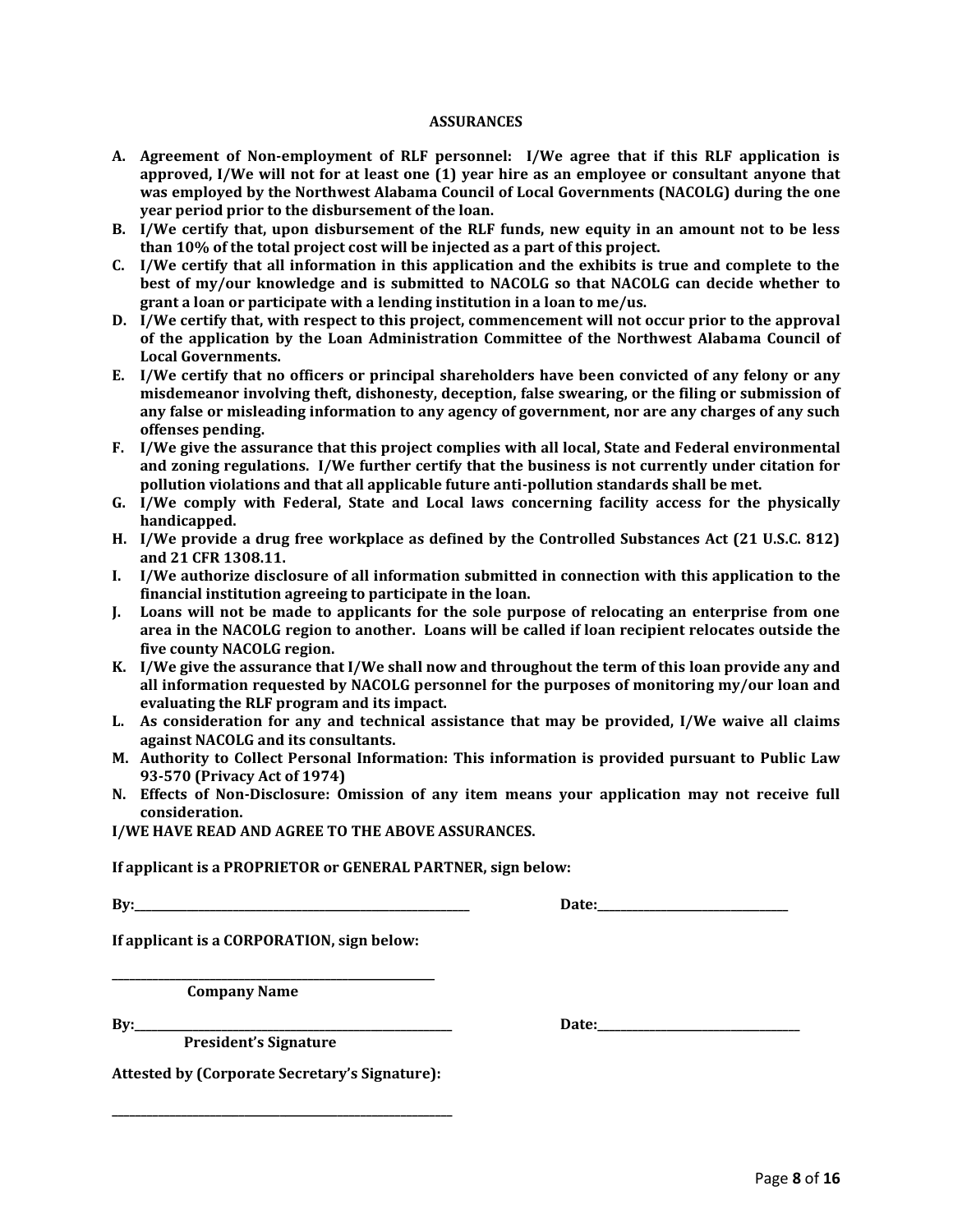#### **ADDITIONAL EXHIBITS\***

**\*These items may be required or waived at the discretion of the RLF Loan Committee**

- **A. Business Plan which 1) Describes the background and history of the business, 2) Provides an analysis of what the new project will accomplish, 3) Explains how the market will support and sustain business operations, and 4) Breakdown of ownership. APPLIES TO START-UP COMPANIES.**
- **B. Sales Agreement for land and/or building to be purchased.**
- **C. Itemized contractor's bid/estimates for construction/renovation.**
- **D. Balance Sheet and Profit & Loss Statement for Company's three most recent fiscal years, with notes**
- **E. Balance Sheet and Profit & Loss Statements (within last 90 days)**
- **F. Projected three-year Balance Sheet and Profit & Loss Statement, with notes. (Project the balance of this fiscal year and two additional fiscal years)**
- **G. Projected one-year Cash Flow Statement (month-by-month), which includes new debt service. (Project Cash Flow for balance of this fiscal year as well as next fiscal year).**
- **H. Summary of outstanding loans including: Amount, remaining Balance, Interest Rate, Term, Monthly Payment and Security. Include all loans to date and pending.**
- **I. Resume for all persons listed as principals and management including education and experience.**
- **J. Personal Balance Sheet for all major stockholders (owning 20% or more of company's outstanding stock).**
- **K. Signed quotes or sales agreements on machinery/equipment purchases.**
- **L. Names of any affiliates or subsidiaries including relationship (include financial statements). A company is considered an affiliate if the principal has 51% or more ownership in another company.**
- **M. Details of any bankruptcy or insolvency proceedings against company or principals.**
- **N. Details of any pending lawsuits.**
- **O. Franchise agreements.**
- **P. Recent Appraisal of building to purchased (or offered as collateral). Loan may be contingent upon receiving appraisal at value. Do not request appraisal until approval of loan.**
- **Q. Current Environmental Assessment of Subject property. Loan may be contingent upon receipt of Phase I Environmental, if necessary.**

**\*\*If exhibit does not pertain to your business, place an N/A in front of the exhibit letter. Please place exhibits in order.**

**Other items that may be addressed – (Do not provide prior to loan approval):**

| <b>Articles of Incorporation</b>      |  |
|---------------------------------------|--|
| <b>Corporate Resolution to Borrow</b> |  |
| <b>Key-Person Life Insurance</b>      |  |
| <b>Flood Insurance</b>                |  |
| <b>Environmental Assessment</b>       |  |
| <b>Appraisal</b>                      |  |
| <b>Personal Financials</b>            |  |
|                                       |  |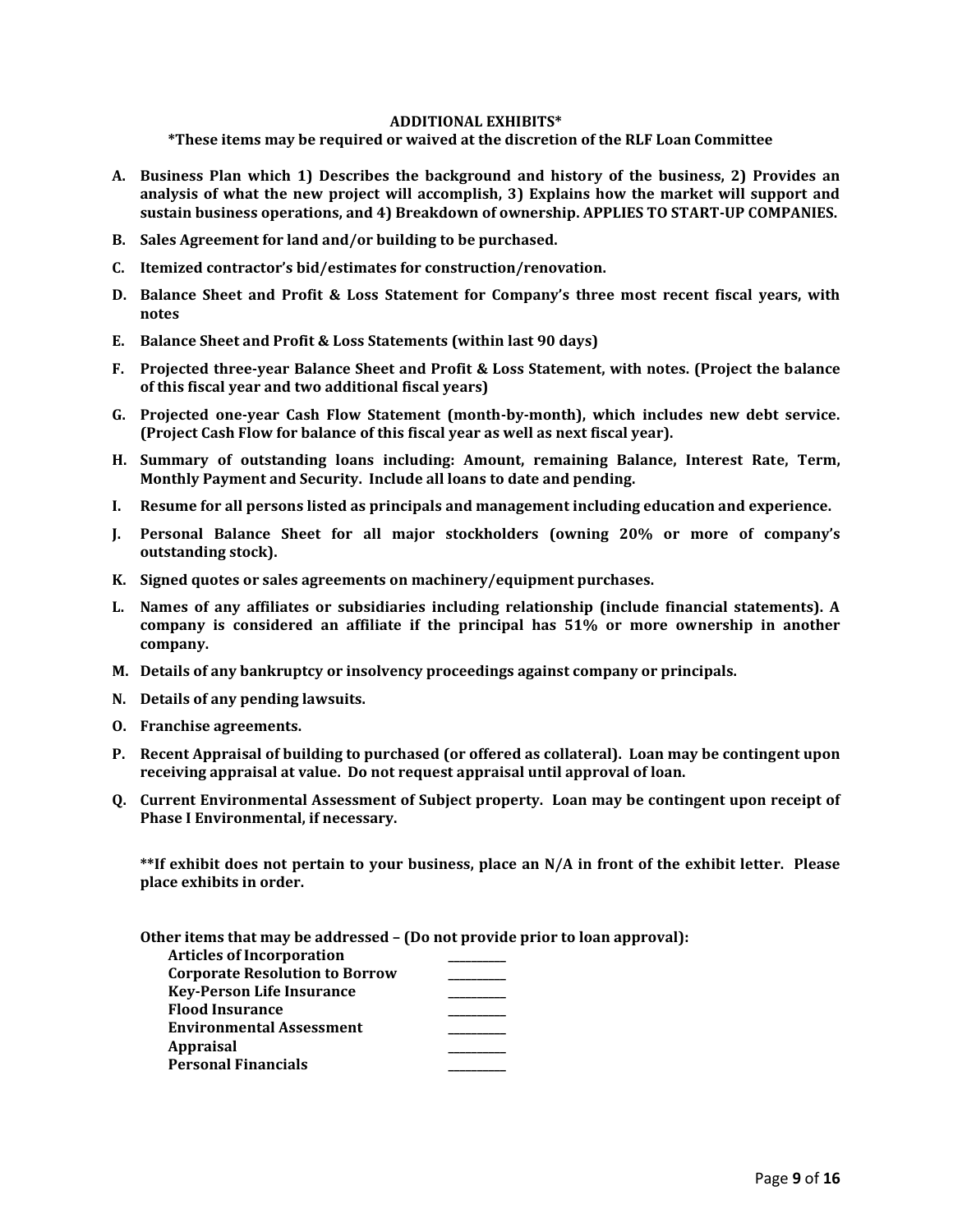## **Northwest Alabama Council of Local Governments COVID-19 Recovery Revolving Loan Fund Policies and Procedures**

## **I. Program Summary**

**A. Description** 

**The COVID-19 Recovery Revolving Loan Fund (RLF) will address the economic development recovery needs of the NACOLG region by providing capital for small businesses within the counties of Lauderdale, Colbert, Franklin, Marion and Winston, Alabama.** 

## **B. Purpose**

**To assist small businesses affected by Covid-19 closures and State mandates.**

## **C. Funding Amounts**

- **1. \$160,000 provided to each of the five counties in the NACOLG region.**
- **2. \$10,000 minimum loan amount**
- **3. \$20,000 maximum loan amount**
- **4. Funds provided on first come, first served basis until funding is depleted.**
- **D. Fees**
	- **N/A**
- **E. Terms**
	- **1. 2% interest**
	- **2. Five-year term**
	- **3. Loan amortization schedule will be deferred for four months after loan closing.**
	- **4. 20% forgiveness each year at anniversary of loan closing if number of jobs at time of application are retained.**
- **F. Eligible Applicants**
	- **1. Business located within the NACOLG region of Lauderdale, Colbert, Franklin, Marion and Winston Counties, Alabama.**
	- **2. Small businesses with less than 500 employees.**

## **G. Eligible Uses**

- **1. Working Capital for**
- **2. Rent**
- **3. Mortgage**
- **4. Payroll**
- **5. Raw material purchase**
- **6. Necessary equipment purchases**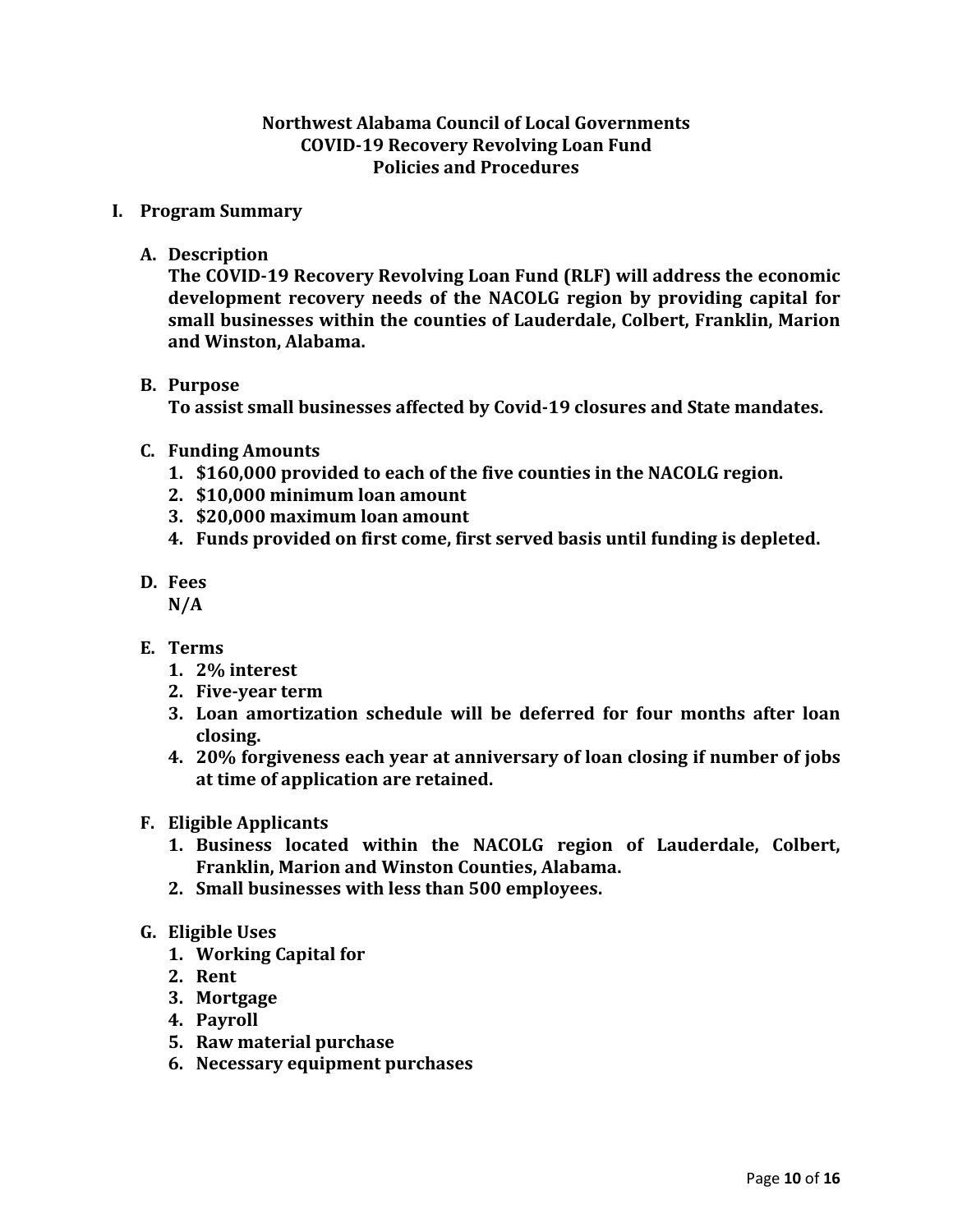## **H. Ineligible Uses**

- **1. Refinancing**
- **2. Real Estate Speculation**
- **3. Salaries to business owner only without equal payment to employees**
- **4. Loans to businesses outside of the five-county NACOLG Region**

## **I. Conditions**

- **1. Must retain, at a minimum, the number of jobs at time of application**
- **2. Measurable collateral**
- **3. Owner insures property throughout term of loan**
- **4. Credit reports will be required of the applicant**
- **5. The Borrower will be responsible for all closing costs.**
- **II. The Revolving Loan Fund Strategy**
	- **A. COVID-19 Recovery Program Overview and Purpose**

**This Revolving Loan Fund Program (RLF) will enable The Northwest Alabama Council of Local Governments to assist small and medium-size businesses directly affected by the Coronavirus (COVID-19). The goal is the retention of permanent jobs within the NACOLG region.** 

**The purpose of the RLF is to accelerate COVID-19 recovery efforts in the NACOLG region. Many small to medium sized business owners in the NACOLG region lack access to capital resources to keep their businesses viable and to keep employees on the payroll for the future. This RLF will be a valuable tool in meeting the economic recovery needs of the region. The loans are meant to assist businesses within the five counties who have been harmed by State mandated Covid-19 closures. The loans are to be used for rent, mortgage or operating capital for the businesses. The loans may be used in addition to SBA loans, forgivable loans or US Treasury loans.** 

**Strategic program goals and objectives are:**

- **1. To restore the economic vitality of the NACOLG region.**
- **2. To retain permanent employment opportunities.**
- **3. To assist businesses with rent or mortgage payments which are behind or will be behind due to Covid-19, if their landlords or banks are not willing to work with the business owner.**
- **4. To assist businesses with low interest loans if they are unable to get assistance from a local bank or an SBA loan, or if they receive loans from a local bank or an SBA loan but need subsequent financing.**
- **5. To assist businesses who need a small loan but may not be eligible or want to go through the SBA or State sources for a small loan.**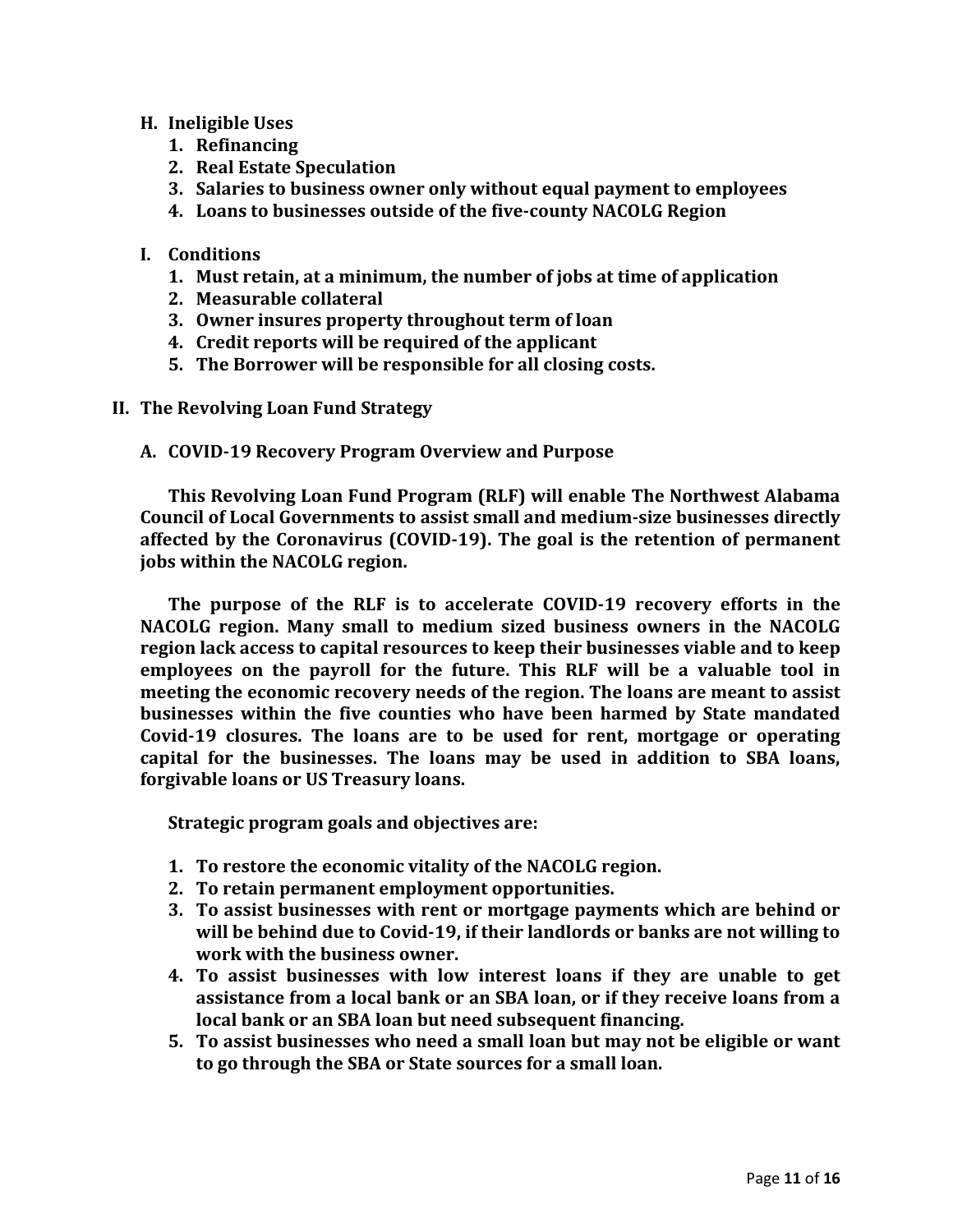#### **B. Organizational Structure**

**The Northwest Alabama Council of Local Governments will operate the loan program. The Board of Directors of the Northwest Alabama Council of Local Governments has the responsibility/authority to guide and control the RLF. The NACOLG Board, or Executive Committee, is responsible for maintaining and funding a staff adequate to operate the functions of the RLF and other Council programs. The Northwest Alabama Council of Local Governments will maintain a Revolving Loan Fund (RLF) Committee of ten appointed members who serve terms to be determined by the NACOLG Board. The RLF committee represents a cross section of public and private sector persons with civic, government, business, and finance experience. The RLF Loan Committee has the authority to organize, set policy, and manage the RLF. The Northwest Alabama Council of Local Governments' RLF will be operated and managed under the supervision of the Executive Director of the council. Other staff members will be retained and provided appropriate training to operate the RLF Program.** 

#### **C. Implementation**

**The staff of the Northwest Alabama Council of Local Governments is responsible for promoting and implementing the COVID-19 Recovery RLF. NACOLG possesses the technical ability to operate the RLF from long experience with similar programs. NACOLG has operated an EDA funded loan program since 1992. NACOLG also operates two state assisted loan programs. Existing activities will be utilized, and new tasks will be studied as needed to implement the COVID-19 Recovery RLF.** 

**Staff members will assist the business in preparing the necessary documents to apply for a loan from the Northwest Alabama Council of Local Governments' COVID-19 Recovery Revolving Loan Fund. Upon completion by the staff/business and review by the staff, the documents will be submitted to NACOLG's RLF Loan Committee for review. The Loan Review Committee will approve/disapprove the application at a formal meeting.** 

**NACOLG staff will handle all loan processing—depositing funds, distributing applications and information, distributing loan funds, and reporting to the State. An attorney (separate from any attorney who may be on the Loan Review Committee) will be used in loan closings. Audits of the RLF will be included in the Council's annual audit by a CPA.**

#### **D. Financing Policies**

**All loans will directly result in the retention of permanent jobs. Policies and procedures shall comply with State and Federal regulations, and the concerns of the Northwest Alabama Council of Local Governments' Board of Directors and the RLF Committee.**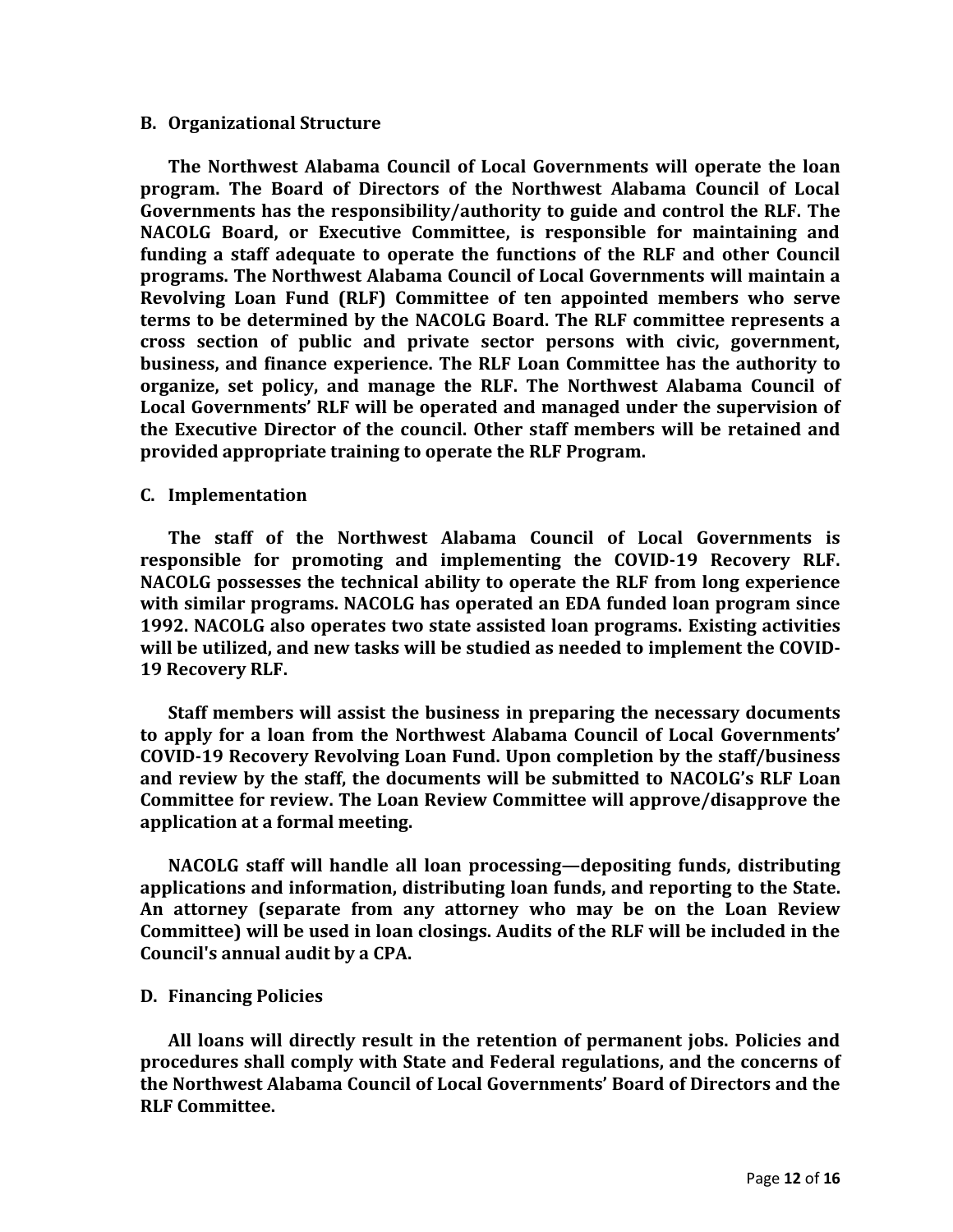- **1. Standard lending terms used in this document are contained in a sample loan agreement enclosed as an attachment to this plan.**
- **2. The minimum amount of any loan by the RLF will be \$10,000 and a maximum amount of \$20,000.**
- **3. Credit reports will be requested for the company, the borrowers, and any other investors (debtors), with greater than 20% ownership.**
- **4. The RLF interest rate shall be two percent.**
- **5. The time frame for the repayment of loans is up to five years.**
- **6. Loan amortization schedule will be deferred for four months after loan closing.**
- **7. There will be no penalty for prepayment.**
- **8. Sufficient collateral will be required for all RLF loans.**
- **9. No deviations will be allowed unless the RLF Committee determines otherwise.**
- **10.Any deviations to the loan procedure set forth in this plan will be determined by the RLF Committee on a case-by-case basis.**
- **E. RLF Loan Selection Criteria** 
	- **1. \$160,000 provided to each of the five counties in the NACOLG region.**
	- **2. Funds provided on first come, first served basis until funding is depleted.**

**III. Revolving Loan Fund Operational Procedures**

**A. Loan Processing Procedures** 

**Standard Loan Application Procedures require an application and other financial assurances. The loan application process begins with the screening of the project for both its conformance with the RLF guidelines and standards, and its soundness as a business venture. A review of the company's business plan and the financial statements will be made during a meeting with the prospective borrowers. If a project is found to have merit and a possibility for success as a business, the prospective borrower will be asked to submit a formal application to the RLF Committee. The staff of NACOLG will assist in completing the application.**

**It is the role of the Northwest Alabama Council of Local Governments and the RLF Manager to make a recommendation to the Committee based on their evaluation and interpretation of financial statements, as well as background and historical information of the borrower and principals. A complete application will be presented to the Committee by the staff member responsible for packaging the loan request. The Committee will make one of these decisions:** 

- **1. Recommend approval of the request.**
- **2. Recommend denial of the request.**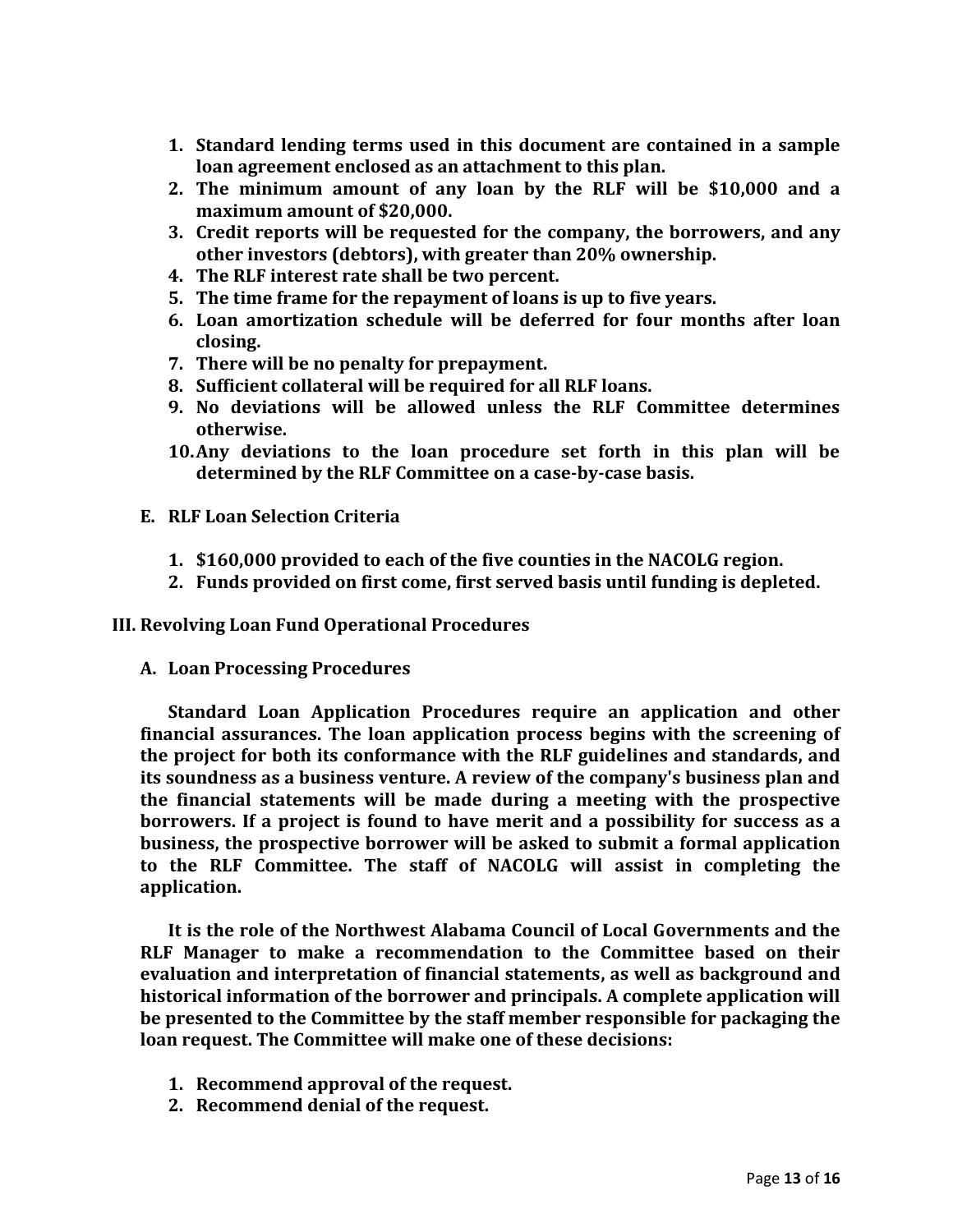**3. Request additional information.**

**The potential borrower will be notified by NACOLG in writing as to the action taken and, if appropriate, directed to additional funding sources.** 

**B. Loan Closing and Disbursement Procedures** 

**Standard documents required prior to loan closing:**

- **1. Loan Application**
- **2. RLF Committee approval – signed acceptance letter**
- **3. Proof of required Insurance**
- **4. Financial Statements of Borrowers and Principals**
- **5. Credit Report**
- **6. Proof that lien free assets are used as collateral**
- **7. Loan Agreement/Terms/Conditions**
- **8. Security pledged**
- **C. Loan Servicing Procedures**

**The promissory note will schedule loan payments. The loan applicant will be required to submit payments as required by the agreement to the RLF. Loan applications will not be penalized for early repayment of the amount. These loan repayments and any unused RLF funds will be deposited in a federally insured depository.** 

- **1. The Northwest Alabama Council of Local Governments expects borrowers to make prompt monthly payments of principal and interest based on the loan schedule. Loan payments will be made to the Northwest Alabama Council of Local Governments where they will be receipted and deposited by the NACOLG staff.**
- **2. Job retention requirement will be reviewed at the anniversary date of the loan closing, and if the job retention goal has been met, 20% of the outstanding loan balance will be forgiven yearly.**
- **3. RLF loans will be monitored monthly for compliance, delinquency, and assurance for all provisions set forth herein. The software used for RLF processing provides monthly financial statements for each loan indicating loan condition.**

**Financial statements, insurance renewals, and UCC filings from each RLF borrower will be requested annually.** 

**If a loan becomes delinquent, the NACOLG will take the following steps to collect the loan:** 

- **1. Ten days past due, a notice of delinquency will be mailed to the business.**
- **2. Fifteen days past due, a staff member will contact the borrower personally,**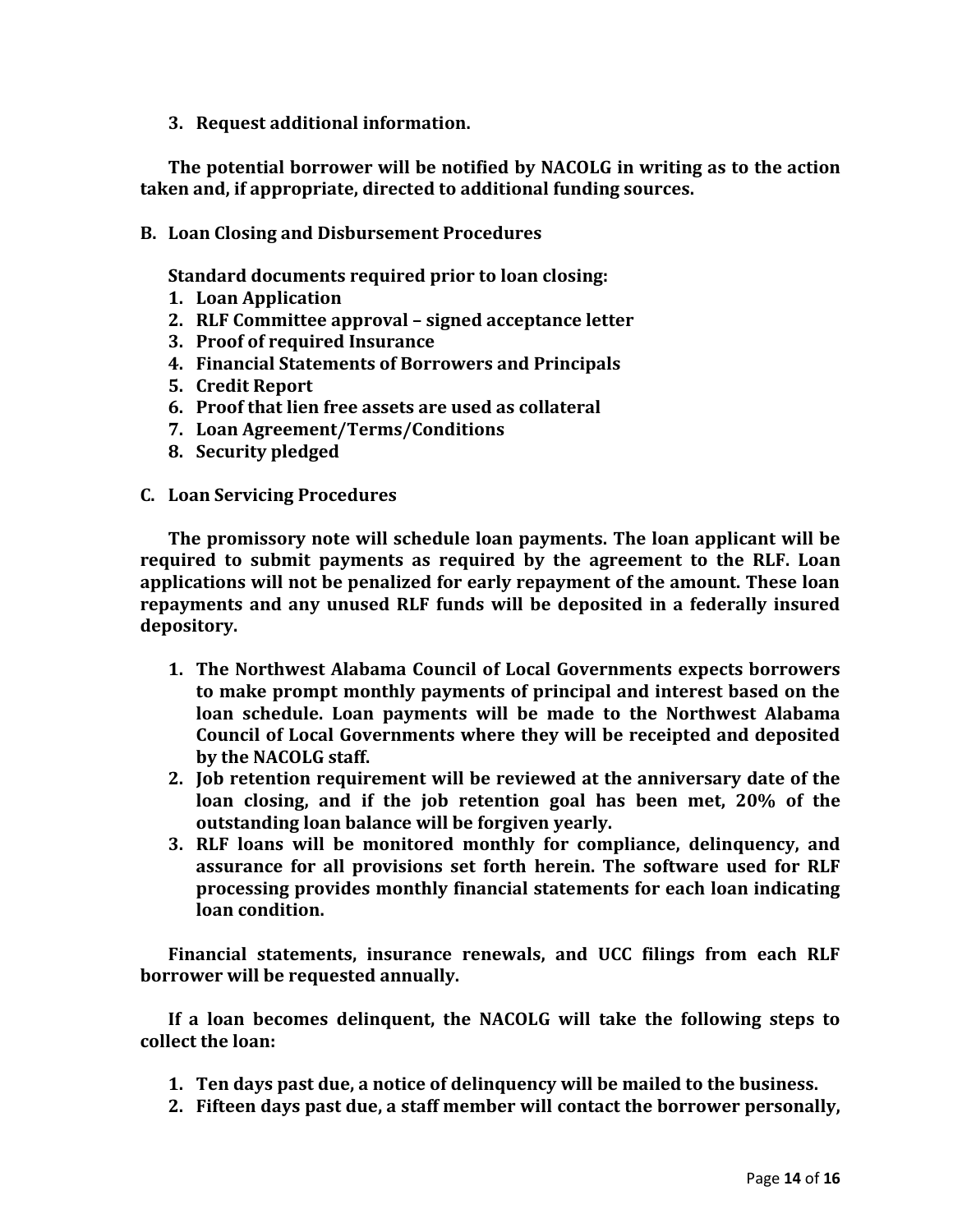**and a second notice of delinquency will be mailed to the business.** 

- **3. Thirty days past due, a third notice of delinquency will be mailed to the business explaining the seriousness of the matter and the action which will be taken if the problem is not resolved immediately.**
- **4. Forty-five days past due, a fourth notice of delinquency will be mailed.**
- **5. Sixty days past due, a fifth notice of delinquency will be mailed.**
- **6. If after ninety days the loan payment has not been made current or successfully renegotiated, the final notice will be sent to the borrower advising of action being taken to recover security, interest and title to the Northwest Alabama Council of Local Governments' RLF. All efforts to collect and/or to recover security, interest, and title to the RLF will not be abandoned until they become no longer cost effective.**
- **7. Delinquency shall render an account ineligible for loan forgiveness. Amounts previously forgiven shall not be added to the existing principle at the time of delinquency; however, no debt shall be converted to grant for any loan late in payment or delinquent.**
- **D. Administrative Procedures** 
	- **1. Interest repayments or profits from sale of loans will be returned to the RLF for relending. Interest proceeds may be used to cover administrative costs associated with the RLF. Funds not designated for administrative costs will be returned to the fund. All principal repayments will be returned to the RLF.**
	- **2. The RLF will impose the following requirements (if applicable) on its borrowers to protect the interest, rights and opportunities of groups of the population or community. These requirements will be a condition of loans, which, if violated, can result in the recalling of the loan or placing the borrower in default. The staff and the RLF Committee should ensure these requirements are met through careful oversight. Requirements included in the loan agreement are:** 
		- **a. Environment – Applicants must assure the project under consideration will not have an adverse impact on the environment. Consultation is required on matters such as the project's impact on flood plains, wetlands, historical properties, air and water quality, and other conditions which may adversely affect the environment. The applicant must also assure the project complies with Federal, State, and local environmental regulations. Projects having an adverse environmental impact will not be approved unless the impacts have been mitigated. If it appears a project has a high probability of being approved for a loan, an environmental assessment will begin. Every loan granted by the RLF will include an environmental assessment which complies with the National Environmental Policy Act.**
		- **b. Relocation – The applicant must certify the project will not result in the relocation of jobs from one labor marker area to another as such**